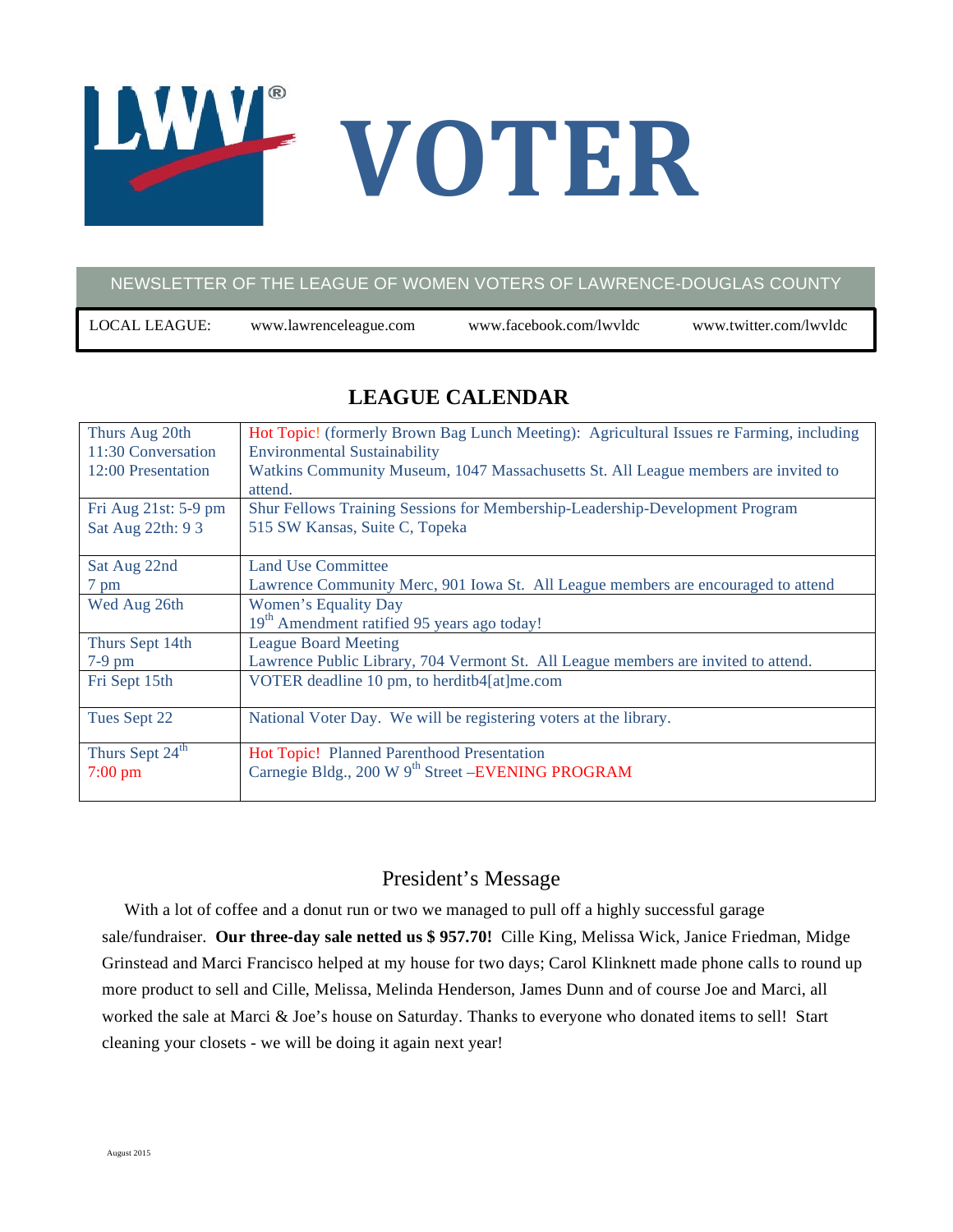## *August 26th is Women's Equality Day in Celebration of the 95th anniversary of the Ratification of the 19th Amendment.*

THE ISSUE OF WOMEN'S RIGHTS IN KANSAS FIRST AROSE DURING THE MEETING TO RATIFY THE WYANDOTTE CONSTITUTION, WHICH TOOK PLACE IN SEPTEMBER, 1859, TWO YEARS BEFORE KANSAS OBTAINED STATEHOOD. "A KANSAS WOMAN, MRS. C.I.H. NICHOLS, ATTENDED DAILY THE SESSIONS OF THE CONVENTION, AND COUNSELED FOR THOSE

PROVISIONS THAT PROTECT THE SACRED RIGHTS OF THE WIFE, THE MOTHER, THE WOMAN CITIZEN. THE SPIRIT OF THE WYANDOTTE CONSTITUTION HAS BEEN PRESERVED. NONE OF THE AMENDMENTS ADDED TO IT HAVE WEAKENED OR RESTRICTED ITS ORIGINAL PURPOSE. IT REMAINS, AFTER FORTY YEARS, THE CHARTER OF LIBERTY, AND THE BASIS OF LAW IN KANSAS." PRENTIS, NOBLE. *HISTOR*Y *OF KANSAS.* 1904.

Although the *History of Kansas* portrays Clarina Nichols as a staid counselor, Kansas Women by Ann Gardner, is not so circumspect: "The issue of women's rights first arose at the Wyandotte constitutional convention of 1859 from an appeal by Mrs. Clarina Nichols, who reportedly urged women to revolt and refuse to marry if men didn't grant them their rights. Mrs. Nichol's speech to the constitutional convention may have had some effect. Although women didn't gain voting rights, the constitution did give them equal rights with men in regard to property and the control of their children. This included the right to vote in school elections". Eunice Gehr of Mound Township ("a woman of strong mind who "physically had no superiors among her own sex and but a few among the opposite. Mentally she is looked upon as quite a giant") demanded her right to vote before the election board and was the first woman in Kansas to cast a ballot.

In 1867 Kansas became the first state to consider full suffrage for women. A resolution was introduced that would

To encourage women to vote, the Kansas Equal Suffrage Association and the Women's Christian Temperance Union distributed an estimated 50,000 flyers across the state:

*Do you not wish to have all dramshops, gambling dens and houses of prostitution closed in your city?*

*Do you not wish to have your schools in the most competent hands and your schoolhouses made wholesome places for your children?*

*Do you not wish to help make your town as attractive as possible, to encourage your library and to discourage rowdyism and pauperism?*

*Do you not wish to have livestock kept from roaming your streets, breaking your walks and invading your gardens?*

*Do you not wish to have your money spent as prudently as possible?*

*Then use your newly acquired power. By the new law passed this winter, women in cities are voters.*

----

Gardner, Ann, *Kansas Women*, Lawrence; Kansas Keypress, pgs. 6,7 (1986).

have amended the constitution by striking the word white from the phrase all white male citizens. Another amendment eliminated the word male. The proposal was ultimately defeated and wasn't raised again until 1887 when Kansas became the first state in the nation to grant women the right to vote in municipal elections. This enervated the fight for suffrage and in 1912 the state of Kansas became the  $8<sup>th</sup>$  state in the nation to ratify the  $19<sup>th</sup>$ amendment, granting full suffrage rights to all women in the state.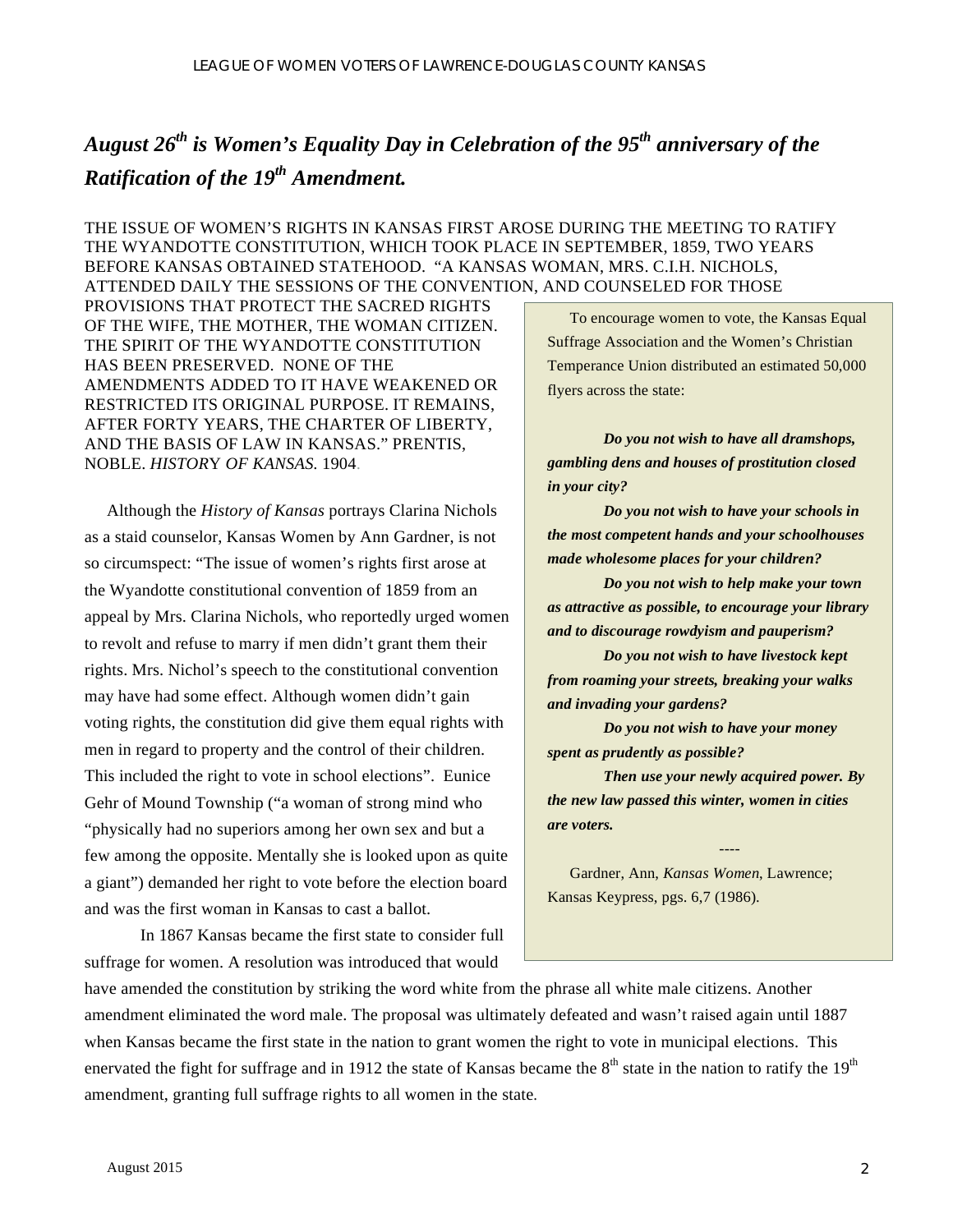# *Don't forget! HOT TOPIC!!! (formerly brown bag) AUGUST 20TH*

Please plan to listen to Midge Grinstead, Senior Kansas State Director for the Humane Society of the United States, speak on a vital issue. Midge writes,

### "*My topic will be on agricultural issues surrounding factory farming, including environmental sustainability."*

The schedule: **11:30: informal gathering; 12:00 presentation** on Thursday, August 20. Place: Watkins Community Museum, 1047 Massachusetts. (Enter through the side door.) A Lawrence League Board member, Midge spends much time advocating in Topeka and keeping up to date on agricultural issues.

Please plan to come and bring friends. If you need a ride, contact Margaret Arnold at (785) 842-9989. The meeting is free and open to the public.

*Please Note: Due to an unforeseen conflict, David Brown's presentation on "Gay Marriage is legal, now what?" is postponed and will be rescheduled for a later date. We are sorry for any inconvenience this may cause.*

# *Plan ahead! HOT TOPIC!!! The evening of September 24th 7pm at the Carnegie Building, 200 W. 9th Street, Lawrence, KS*

Please plan to hear Elise Higgins, Kansas Manager of Government Affairs at Planned Parenthood of Kansas and Mid-Missouri

Elise, a member of the Lawrence League, is a KU graduate in Women's, Gender, and Sexuality Studies. In her work she advocates for reproductive rights, health care access, and sex education for Kansas. She also chairs the board of directors for a national organization that supports young people as they organize for reproductive rights and gender equality.

All are welcome. We are especially interested in reaching out to the community on this topic, including KU students and other interested groups. We hope you can attend and bring a guest.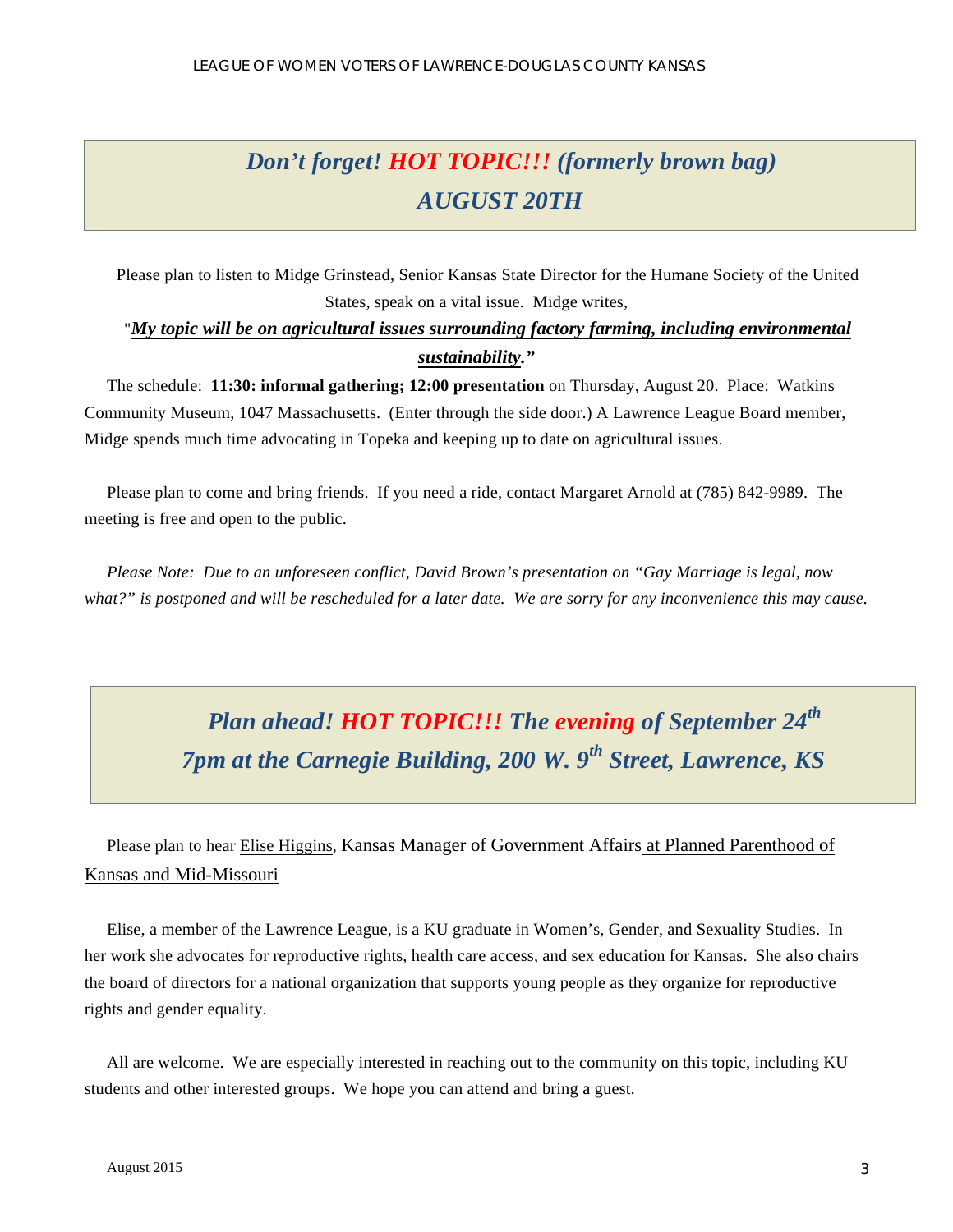### **Report of the LWVLDC Land Use Committee – July 2015**

At the July Land Use Committee (LUC) meeting, we discussed the Planning Commission (PC) agenda scheduled for Wednesday, July 22, 2015 and decided to send a letter on one issue only - pertaining to the rezoning request for the property at 804 Pennsylvania. We had previously sent a letter concerning this property to the Planning Commission in March, 2015. At that time, the issue was whether to leave the zoning at 804 Pennsylvania as is (requires 55% in food sales) rezone the property for bar use with no food sales or rezone the property for bar use with a Special Use Permit (SUP). Using the latter requirement would allow the City to place conditions on the property through the SUP. Our LWV Land Use Committee advocated to continue to require 55% in food sales. The Planning Commission, however, chose the last option (6-2) and sent it to the City Commission.

On May 19, 2015, the City Commission approved the Planning Commission's recommendation to rezone the property, remove the 55% food sales requirement and issue a Special Use Permit (SUP). They also wanted conditions placed on the SUP to address several concerns relating to how this establishment might affect the neighborhood. Food, noise and operating hours were all mentioned during the City

Commission's discussion. The Commission did not, however, give Planning Staff a list of specific conditions. Staff were instructed to make their own recommendations. These recommendations appear in Item number 5 on the July  $22<sup>th</sup>$ agenda.

After reviewing the SUP our Committee members were particularly concerned about the effect two of the recommendations would have on the neighborhood – operating hours and sound levels.

**3.c. Staff Recommendation: Operating Hours. The outdoor seating area shall be closed (unoccupied) at 11:00 p.m. Sunday through Thursday and 12:00 a.m. Friday and Saturday. Business hours inside the building are unrestricted.**

**3.d. Staff Recommendation - Sound Levels: live music on the outside dining area shall cease at 10:00 p.m. Sunday through Thursday, and at 11:00 p.m. Friday and Saturday. Other music (live acoustical and digital or stereo sources) shall be kept at an ambient level after those times.** 

In response to 3d, we mentioned that conferees were frequently comparing this small venue to the Cider Gallery, indicating if there were no objection to the large events at the Gallery, there should be no objection to noise from the much

smaller bar. We pointed out that the property in question could be open seven days a week. If amplified music is allowed, the onslaught of noise day after day would be very disruptive to the neighborhood. This could potentially be handled by prohibiting outdoor amplified music altogether or by limiting the number of days per week amplified music is allowed. In response to 3c. we said that allowing outdoor seating until 11 pm on weeknights and 12 pm on Fridays and Saturdays seems unreasonable for an establishment located in the middle of a neighborhood, but the impact on the neighborhood could be mitigated or controlled by prohibiting or limiting outdoor amplified music.

The planning commission heard from several conferees. They decided to delete the section pertaining to 3b (a provision requiring a certain number of tables and chairs outside) and to modify 3d. They passed a motion limiting amplified sound to Thursdays through Sundays with a cutoff time of 9 pm Thursday, Friday and Saturday and 8 pm on Sunday. Furthermore, after those hours the ambient sound level must not be perceptible more than fifty feet from the property.

-- Debra Duncan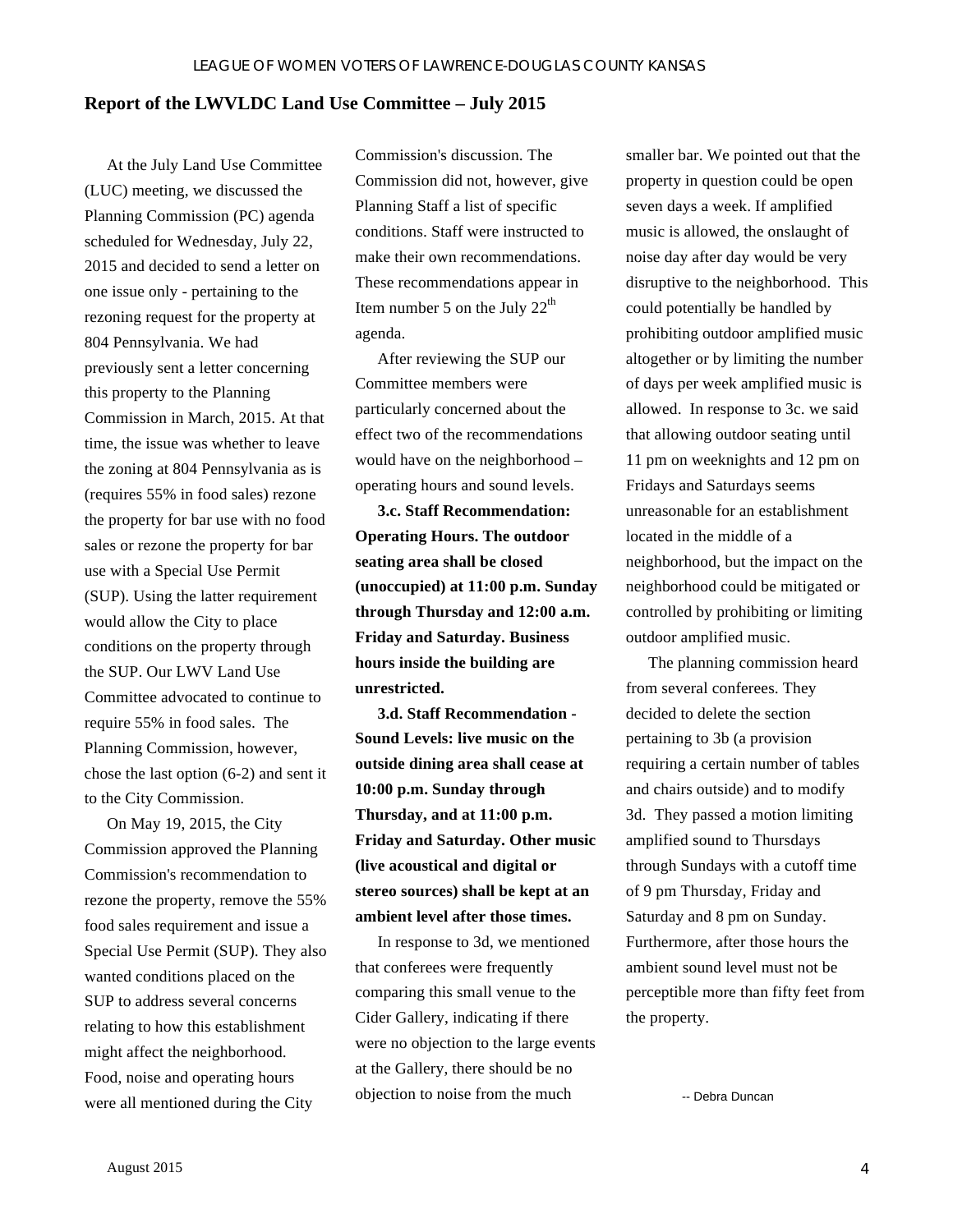### **AFTERNOON AT THE LIBRARY**

**Marla Jackson presents:**

**The true story of Maria Rodgers Martin (1831-1922) kidnapped by Union soldiers and brought to Lawrence as contraband.** 



*Several League members attended a Sunday afternoon presentation by Marla Jackson, on July 21st at the Lawrence Library auditorium regarding Marie Rodgers. The presentation was entitled: Marla Jackson and the story of Maria Rodgers Martin (1831-1922) kidnapped by Union soldiers and brought to Lawrence as contraband, July 19, 2015.* 

Maria Rodgers Martin was a slave on Wayside Rest Plantation near Harrisonville, MO, when she was taken from the plantation home of Robert Brown by Federal troops during a raid. Maria was a highly skilled seamstress and house slave in the Brown plantation outside of Harrisonville, when she was taken against her will. Two of her children froze to death in route to Lawrence. In Lawrence, she served Senator James Lane as his personal servant. One of the children she took with her was son Benjamin P. Martin who was three years old. He returned to Harrisonville in 1869 and became an accomplished blacksmith. Maria returned to Harrisonville in 1900, to live with that son. She was buried in the Brown family cemetery upon her death in 1922, at the age of 91, having outlived all eight of her children.

Jackson became interested in Martin's

story while doing research for a story quilt she created, Still We Rise, about Quantrill's Raid. Jackson received a Freedom's Frontier National Heritage Area Interpretive Grant to help fund this quilt, and later received a second grant to create a series of quilts depicting Maria Rodgers Martin's story. The Martin quilt series is called Turkey Red.

Jackson is a world-renowned for her quilting artistry. Her works have been exhibited in over thirty-five national and international venues, including the American Folk Art Museum, The Smithsonian's National Museum of African American History and Culture. One of her most famous works is part of the permanent collection in Smithsonian's Anacostia Community.

Jackson's narrative quilts are inspired by oral histories of ancestors, and the

### **NEW MUSEUM DEDICATED TO MARIE RODGERS MARTIN**

Marla Jackson has established a museum featuring Maria Rodgers Martin at her African American Museum and Textile Academy http://www.marlaquilt sinc.com. Her museum is located in the same building as Independence Inc., 2001 Haskell Ave., 2<sup>nd</sup> floor, Room 206. Hours are M-W-F 11  $am - 4:30$  pm and weekends by appointment. The museum is free and the building is handicapped accessible.

Kansas region. She has been featured in Kansas History Society Quarterly, Threads of Faith, MS Magazine, Speaking Out of Turn Magazine, PBS programs, local and regional publications. At her gallery and textile academy, Jackson often works with teenagers, teaching them fabric dyeing, sewing and quilting. Jackson donates art supplies and her expertise to Liberty Memorial Central Junior High School, in Lawrence, Kansas. For more information about the Maria Rodgers Martin Gallery Talk, contact Jackson at (785) 371-6682.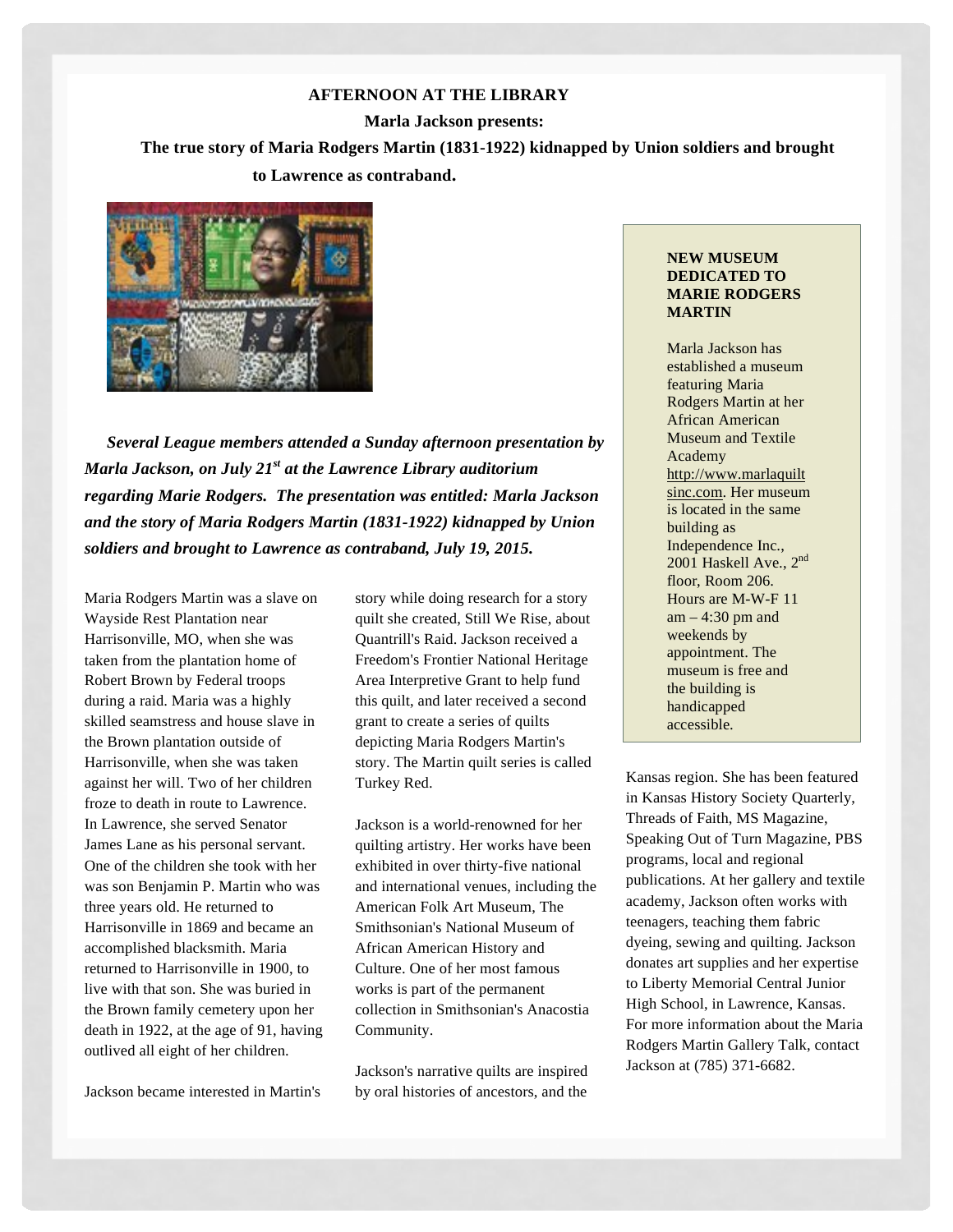### **From our Stucky Award Winner**

Lynne Oyler, now attending KU, has sent us a thank-you note and a copy of her fall transcript. She is taking a formidable load of courses: Freshman Honors

English, Freshman Honors Seminar, Intermediate French I, Honors; Spanish Grammar: Form, Meaning, Context; Linguistics: Language and Mind; Speaker-Audience Communication, Honors; and Calculus I.

Along with the award we are presenting her with a complementary League membership. We hope she can find time to attend some of our events.

### **CITY OF LAWRENCE/DOUGLAS COUNTY - Vacant Committee Spots**

Feeling left out? Don't know what's going on in town? Volunteer! The city has 29 Advisory Boards, 5 Governing Boards, 9 Boards with City appointees and 4 Task Forces. Here is a list of Current and Upcoming Vacancies:

https://www.lawrenceks.org/boards/vacancies

# "First ladies of Kansas" quiz - mix and match

- 1. first female mayor in the United States (1887) A. Amelia Earhart 2. first elected female city Marshall in the Kansas (1926) B. Ella Weiss Brown 3. first American woman to earn doctor degree dental surgery (1866) C. Cora Downs 4. first woman to serve as treasurer of the United States (1949) D. Peggy Hull Deuell 5. first female war correspondent accredited by US Gov (1917) E. Georgia Neese Clark Gray 6. first woman appointed as a Regent at KU (1881) F. Lucy Hobbs Taylor 7. first woman to fly across the Atlantic (1928) G. Susanna Madora Salter 8. first woman to graduate KU law (1891) H. Mable Chase 9. first native American woman admitted to the bar (1910) I. Minnie Grinstead 10. first female elected to the Kansas Legislature (1918) J. Lyda Burton
- -
	-
	-
	-
	-
	-
	-
	-
	-

### SEND YOUR ANSWERS TO:

**Debraduncan28@gmail.com.** First correct answer gets a free Vote for Women canvas tote!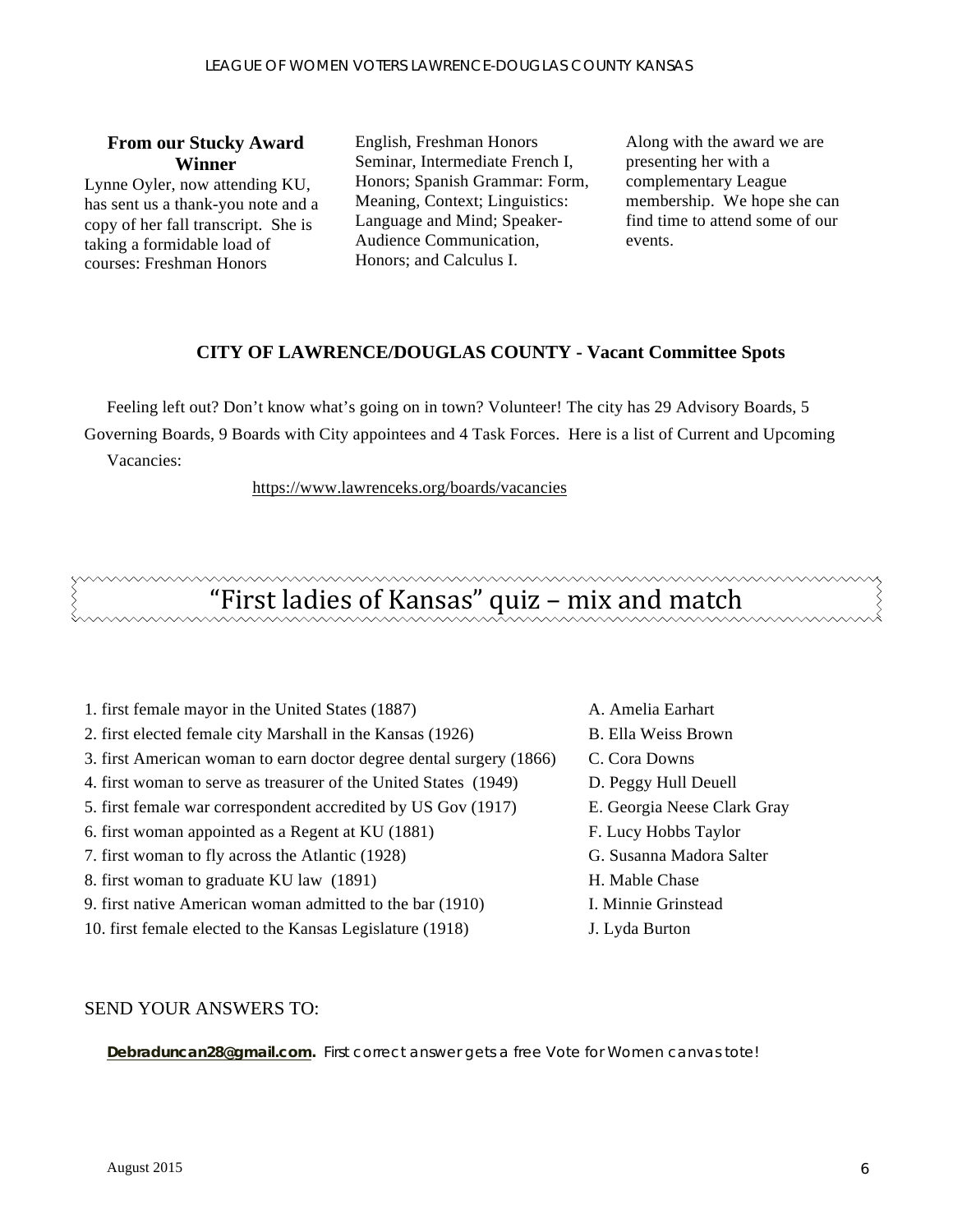

# MEET IRIS CALDERHEAD

Daughter of former Representative Calderhead and wife of John Brisben Walker of Colorado. Miss Calderhead is a graduate of the University of Kansas and Vermont. She gave up teaching literature at a Wichita high school to organize for the National Women's Party, and was one of the group arrested for picketing the White House with suffrage banners.





### **WATCH FOR:**

The U.S. Release of the movie "Suffragettes" starring Meryl Streep as Emmeline Pankhurst. The League will be planning an event around its Lawrence premiere!

.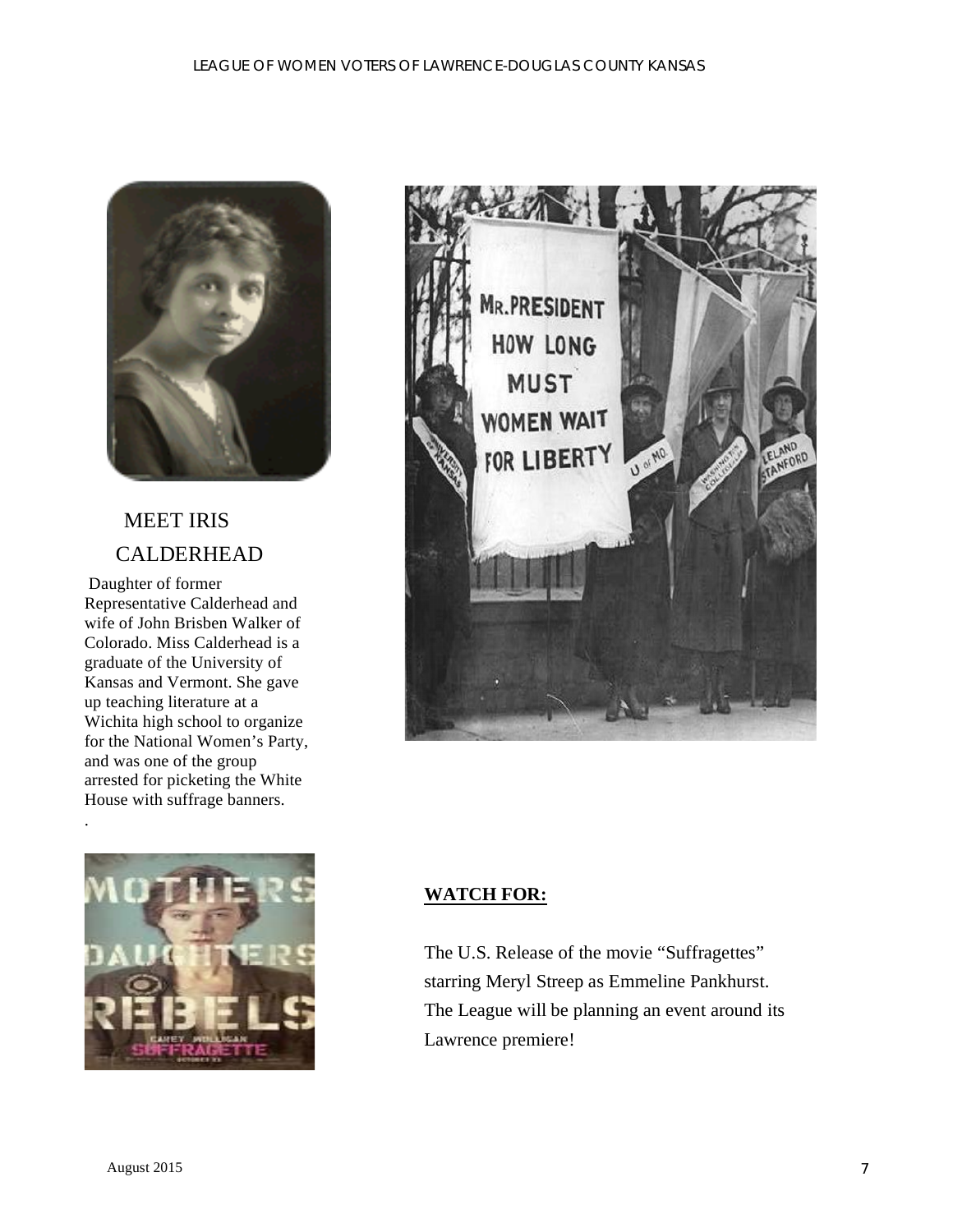

### **LEAGUES ACROSS THE STATE REGISTER NEW CITIZENS TO VOTE!**

One of the fun activities Leagues across the state participate in is registering newly naturalized citizens to vote. Between now and the end of the year there are ten naturalization ceremonies – two in Wichita, four in Kansas City, two in Topeka, one in Lawrence and one in Fort Scott.

The Lawrence Ceremony is coming up in early September. If you are interested in volunteering to help out please contact Cille King, 841-6028 or cilleking[at]gmail.com.

### **Overview of the Kansas Legislative Research Department**

The Kansas Legislative Research Department (KLRD) is one of four nonpartisan agencies that provide support services for the Kansas Legislature. The Department has provided nonpartisan, objective research and fiscal analysis for the Kansas Legislature since 1934. Recent Department publications and material of general interest are posted on their web site. Material prepared for individual legislators is confidential. KLRD had two sides – a "policy" side and a "fiscal" side. Policy analysts staff all committees (except the two that deal only with finance - House

Appropriations and Senate Ways and Means – those are staffed by fiscal staff) during the legislative and interim sessions and are available to all legislators to provide research on any and every topic. Fiscal analysts are assigned state agency budgets. They usually visit the actual agency facilities, analyze "their" agency budgets, and do a write up each fall summarizing the agency's annual budget request. This will be used throughout the session by Legislators as they make budget decisions for each agency. After the Governor makes his budget recommendations, they will be added to the document to allow for an easy comparison between what the agency requested and what the

Governor recommended. Legislators assigned to House Appropriations and Senate Ways and Means Committees are also assigned budget subcommittees and will meet with the analyst assigned to their agencies. The analyst attends the subcommittee hearings, answers questions and assists in writing the subcommittee report which will then be presented to the entire Committee for their consideration. Eventually, subcommittee reports will list the agency request, the Governor's recommendation, the House Recommendation and the Senate Recommendation for each state agency. The final budget will eventually be published on-line in an annual appropriations report.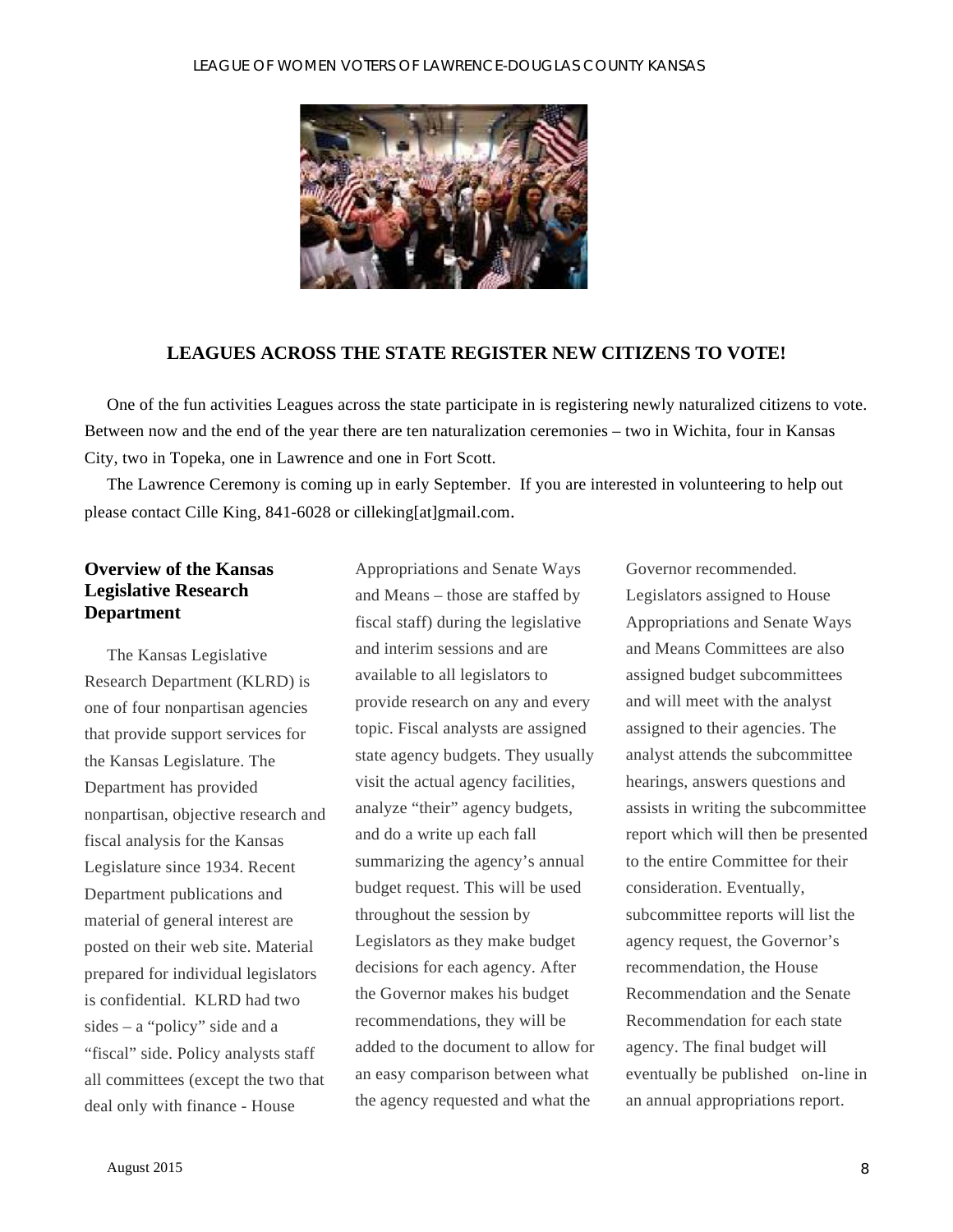

LEAGUE OF WOMEN VOTERS® OF LAWRENCE/DOUGLAS COUNTY

### **Make a Difference – Join/Support the League!**

### *Complete form;* enclose check made out to LWV L-DC, and mail to the address listed below. *(Membership is open to anyone who will be eligible to vote in the next November election. New or renewed memberships received now will expire March 31, 2016)*

| Suggested voluntary membership assessment: *                                                                                                                                                                                                                                                                                                                                                                                              |                                   |                     |                                                                                                                                                                                                                                                                                                                                                                                                                                                                                                                                                                                      |
|-------------------------------------------------------------------------------------------------------------------------------------------------------------------------------------------------------------------------------------------------------------------------------------------------------------------------------------------------------------------------------------------------------------------------------------------|-----------------------------------|---------------------|--------------------------------------------------------------------------------------------------------------------------------------------------------------------------------------------------------------------------------------------------------------------------------------------------------------------------------------------------------------------------------------------------------------------------------------------------------------------------------------------------------------------------------------------------------------------------------------|
| Approximate Household Income                                                                                                                                                                                                                                                                                                                                                                                                              | Individual membership             |                     | Household membership                                                                                                                                                                                                                                                                                                                                                                                                                                                                                                                                                                 |
| Student**                                                                                                                                                                                                                                                                                                                                                                                                                                 | \$17<br>$\frac{1}{1}$             |                     | $\frac{1}{2}$ \$29                                                                                                                                                                                                                                                                                                                                                                                                                                                                                                                                                                   |
| Under \$25,000                                                                                                                                                                                                                                                                                                                                                                                                                            | \$20                              |                     | $\frac{1}{2}$ \$35                                                                                                                                                                                                                                                                                                                                                                                                                                                                                                                                                                   |
| \$25,000 to \$50,000                                                                                                                                                                                                                                                                                                                                                                                                                      | $\frac{1}{2}$ \$35                |                     |                                                                                                                                                                                                                                                                                                                                                                                                                                                                                                                                                                                      |
| Over \$50,000                                                                                                                                                                                                                                                                                                                                                                                                                             | $\frac{1}{\sqrt{555}}$            |                     |                                                                                                                                                                                                                                                                                                                                                                                                                                                                                                                                                                                      |
| Sustaining member                                                                                                                                                                                                                                                                                                                                                                                                                         | $\frac{\text{S}}{\text{S}}$ \$100 |                     | $\frac{1}{2}$ \$150                                                                                                                                                                                                                                                                                                                                                                                                                                                                                                                                                                  |
| Life member (of 50 years)                                                                                                                                                                                                                                                                                                                                                                                                                 | \$0                               |                     |                                                                                                                                                                                                                                                                                                                                                                                                                                                                                                                                                                                      |
|                                                                                                                                                                                                                                                                                                                                                                                                                                           |                                   |                     | * Our membership assessment supports the National and State Leagues at \$49/member (\$31 National and \$18 State).<br>** High school or postsecondary student enrolled at least part time in an accredited institution.                                                                                                                                                                                                                                                                                                                                                              |
|                                                                                                                                                                                                                                                                                                                                                                                                                                           |                                   |                     | I am not a member, but would like to support the League with my contribution as indicated below.                                                                                                                                                                                                                                                                                                                                                                                                                                                                                     |
|                                                                                                                                                                                                                                                                                                                                                                                                                                           |                                   |                     | I have enclosed a contribution of \$ ________________ for the League General Fund.                                                                                                                                                                                                                                                                                                                                                                                                                                                                                                   |
|                                                                                                                                                                                                                                                                                                                                                                                                                                           |                                   |                     | I have enclosed a contribution of \$ _______________ for the League Education Fund***                                                                                                                                                                                                                                                                                                                                                                                                                                                                                                |
|                                                                                                                                                                                                                                                                                                                                                                                                                                           |                                   |                     | *** This contribution is tax-deductible. Write check to "LWV Education Fund."                                                                                                                                                                                                                                                                                                                                                                                                                                                                                                        |
|                                                                                                                                                                                                                                                                                                                                                                                                                                           |                                   | <b>PLEASE PRINT</b> |                                                                                                                                                                                                                                                                                                                                                                                                                                                                                                                                                                                      |
|                                                                                                                                                                                                                                                                                                                                                                                                                                           |                                   |                     |                                                                                                                                                                                                                                                                                                                                                                                                                                                                                                                                                                                      |
|                                                                                                                                                                                                                                                                                                                                                                                                                                           |                                   |                     |                                                                                                                                                                                                                                                                                                                                                                                                                                                                                                                                                                                      |
|                                                                                                                                                                                                                                                                                                                                                                                                                                           |                                   |                     |                                                                                                                                                                                                                                                                                                                                                                                                                                                                                                                                                                                      |
| <b>General Membership Meetings:</b><br>__ Set up and/or tear down<br>___ Hospitality (provide coffee/tea/dessert)<br>__ Taking notes/writing up report of meeting<br>Membership:<br>__ Recruitment<br>___ Mentor/follow-up with new members<br>__ Provide a ride to a fellow member<br>__ Phone members without internet access about<br>special updates<br><b>Voter Services:</b><br>__ Register voters<br>___ Help with voter education |                                   |                     | As a League member or supporter, I would like to help support League activities by participating as follows:<br>Promotion of League to our Community:<br>__ Public speaking<br>___ Represent League at community events<br>__ Observer corps (attend/report on government meetings)<br>__ Help with research for League studies on issues<br>Serve on the Board of Directors<br>I have the following skills:<br>___ Editing articles/reports<br>___ Database management<br>Microsoft Word / Excel / Quickbooks<br>__ Website/Social Media design/management<br>My interests include: |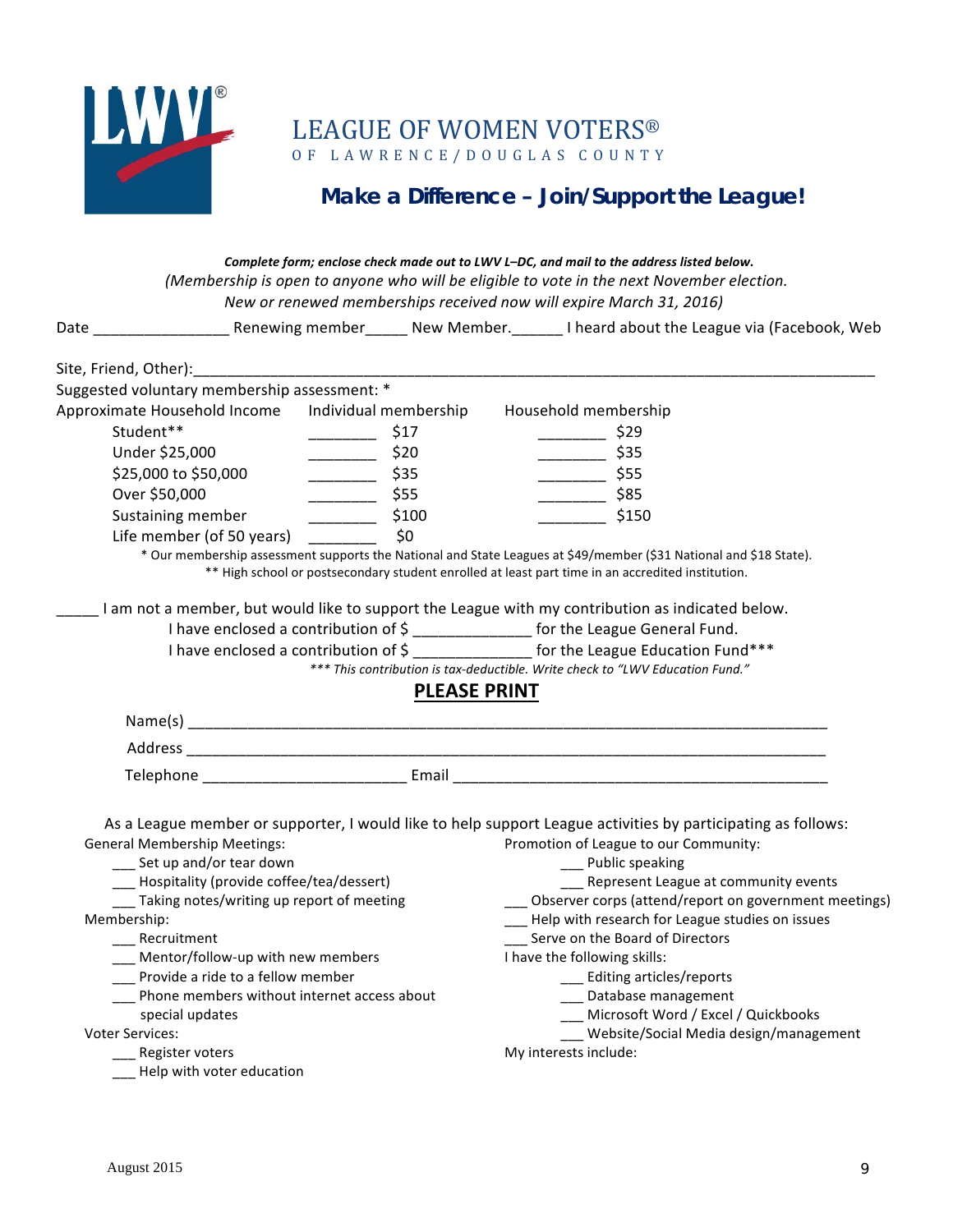

League of Women Voters Lawrence–Douglas County PO Box 1072 Lawrence KS 66044-1072

# August 2015

| Calendar  1                                  |  |
|----------------------------------------------|--|
| President's Message  1                       |  |
| 95 <sup>th</sup> Anniversary  2              |  |
| August Hot Topic!  3                         |  |
| September Hot Topic!  3                      |  |
| July Land Use                                |  |
| Committee4                                   |  |
| Maria Rogers Martin<br>museum 5              |  |
| Update on Stucky                             |  |
| Award  6                                     |  |
| Local board Vacancies 6                      |  |
|                                              |  |
| Suffragettes7                                |  |
| Naturalization<br>Ceremonies 8               |  |
| Kansas Legislative<br>Research Department. 8 |  |
| Membership renewal9                          |  |